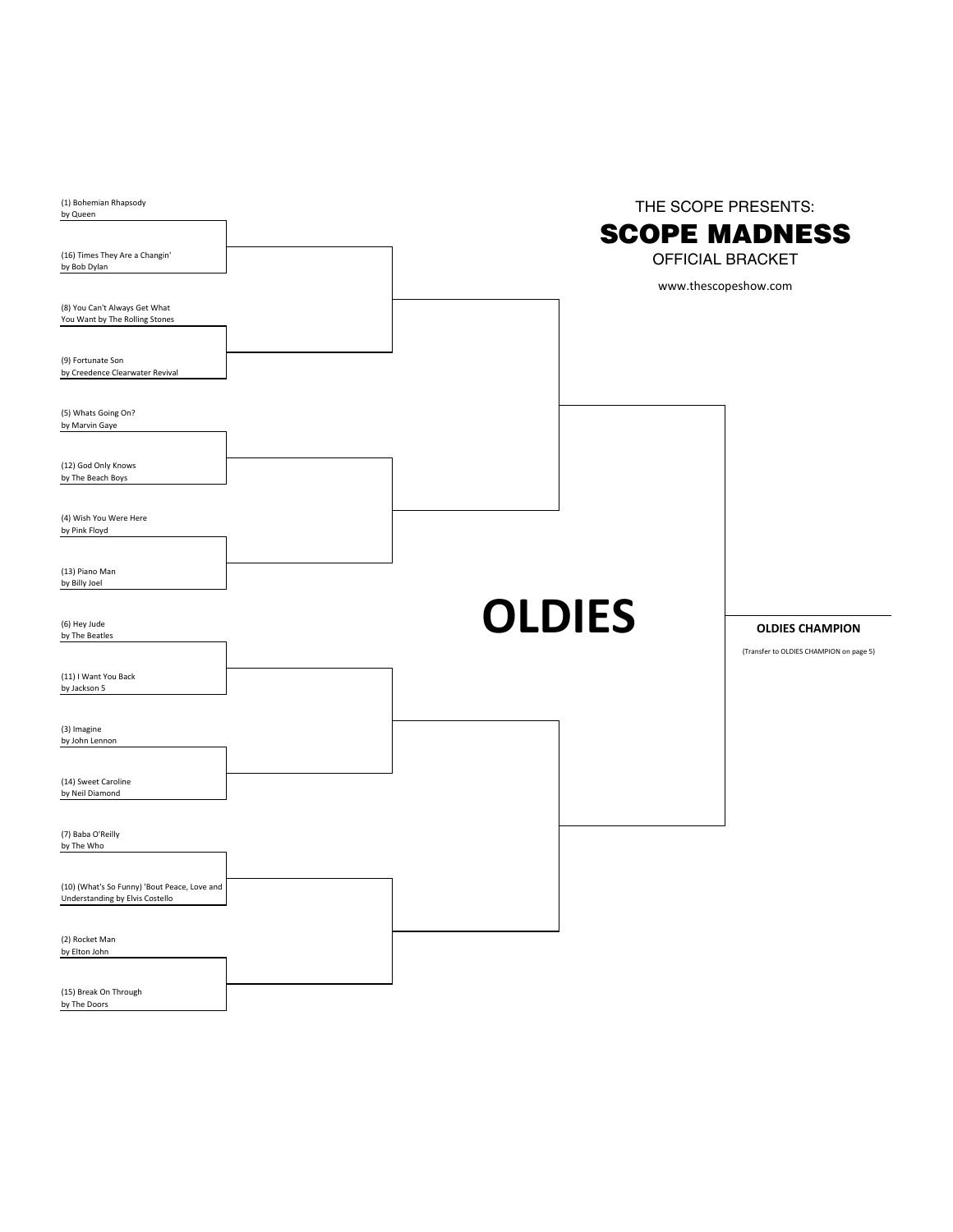| (1) Lose Yourself<br>by Eminem                   |  | THE SCOPE PRESENTS:                                                     |  |                                                                 |  |
|--------------------------------------------------|--|-------------------------------------------------------------------------|--|-----------------------------------------------------------------|--|
| (16) Black Like Me<br>by Spoon                   |  | <b>SCOPE MADNESS</b><br><b>OFFICIAL BRACKET</b><br>www.thescopeshow.com |  |                                                                 |  |
| (8) Love Lockdown<br>by Kanye West               |  |                                                                         |  |                                                                 |  |
| (9) Feel Good Inc.<br>by Gorillaz                |  |                                                                         |  |                                                                 |  |
| (5) Use Somebody<br>by Kings of Leon             |  |                                                                         |  |                                                                 |  |
| (12) Viva La Vida<br>by Coldplay                 |  |                                                                         |  |                                                                 |  |
| (4) Hurt<br>by Johnny Cash                       |  |                                                                         |  |                                                                 |  |
| (13) Such Great Heights<br>by Postal Service     |  |                                                                         |  |                                                                 |  |
| (6) Since U Been Gone<br>by Kelly Clarkson       |  | <b>2000s</b>                                                            |  | <b>2000s CHAMPION</b><br>(Transfer to 2000s CHAMPION on page 5) |  |
| (11) Oxford Comma<br>by Vampire Weekend          |  |                                                                         |  |                                                                 |  |
| (3) Maps<br>by Yeah Yeah Yeahs                   |  |                                                                         |  |                                                                 |  |
| (14) No One Knows<br>by Queens of the Stone Age  |  |                                                                         |  |                                                                 |  |
| (7) Crazy<br>by Gnarls Barkley                   |  |                                                                         |  |                                                                 |  |
| (10) Flourescent Adolescent<br>by Arctic Monkeys |  |                                                                         |  |                                                                 |  |
| (2) Mr. Brightside<br>by The Killers             |  |                                                                         |  |                                                                 |  |
| (15) Tribute<br>by Tenacious D                   |  |                                                                         |  |                                                                 |  |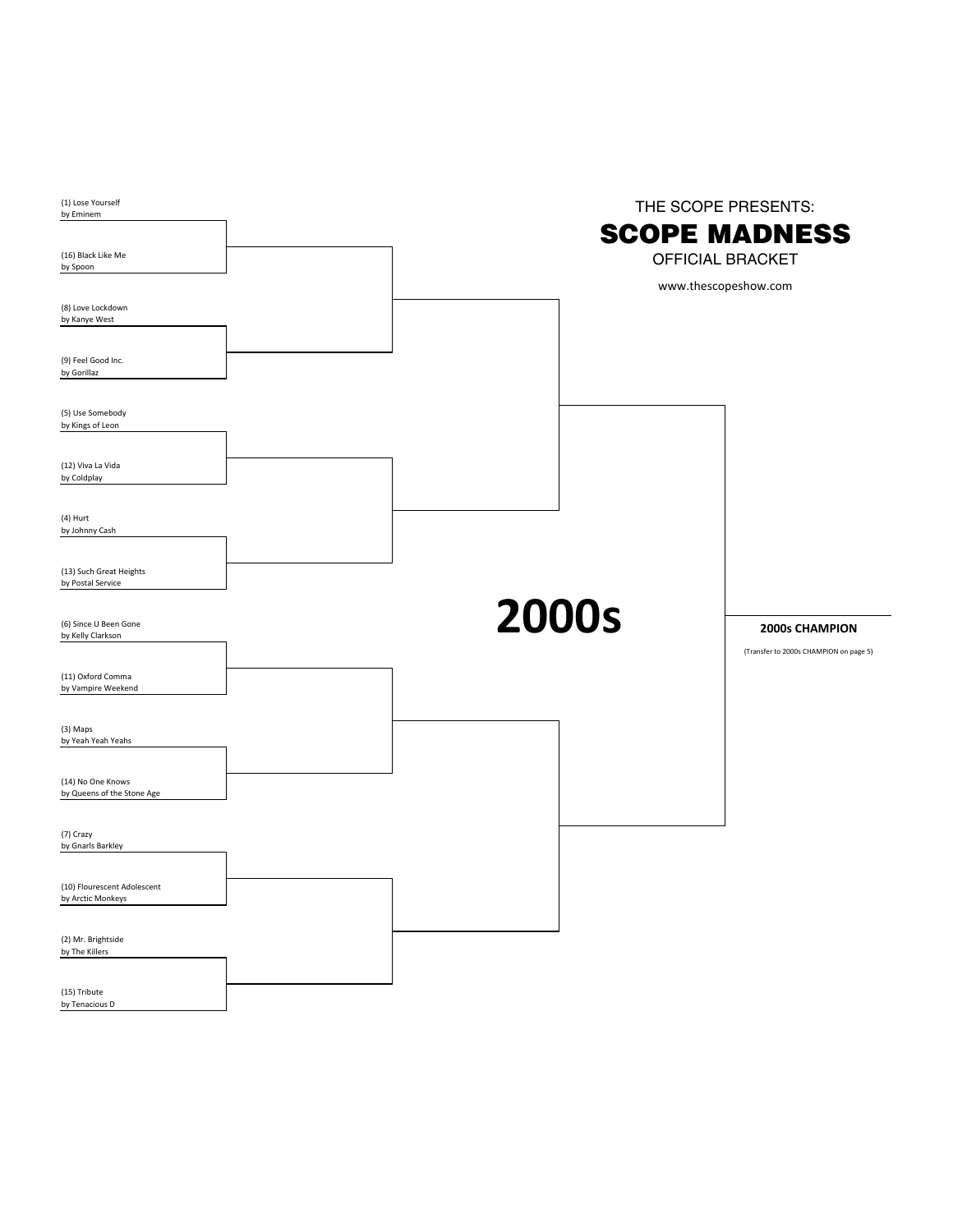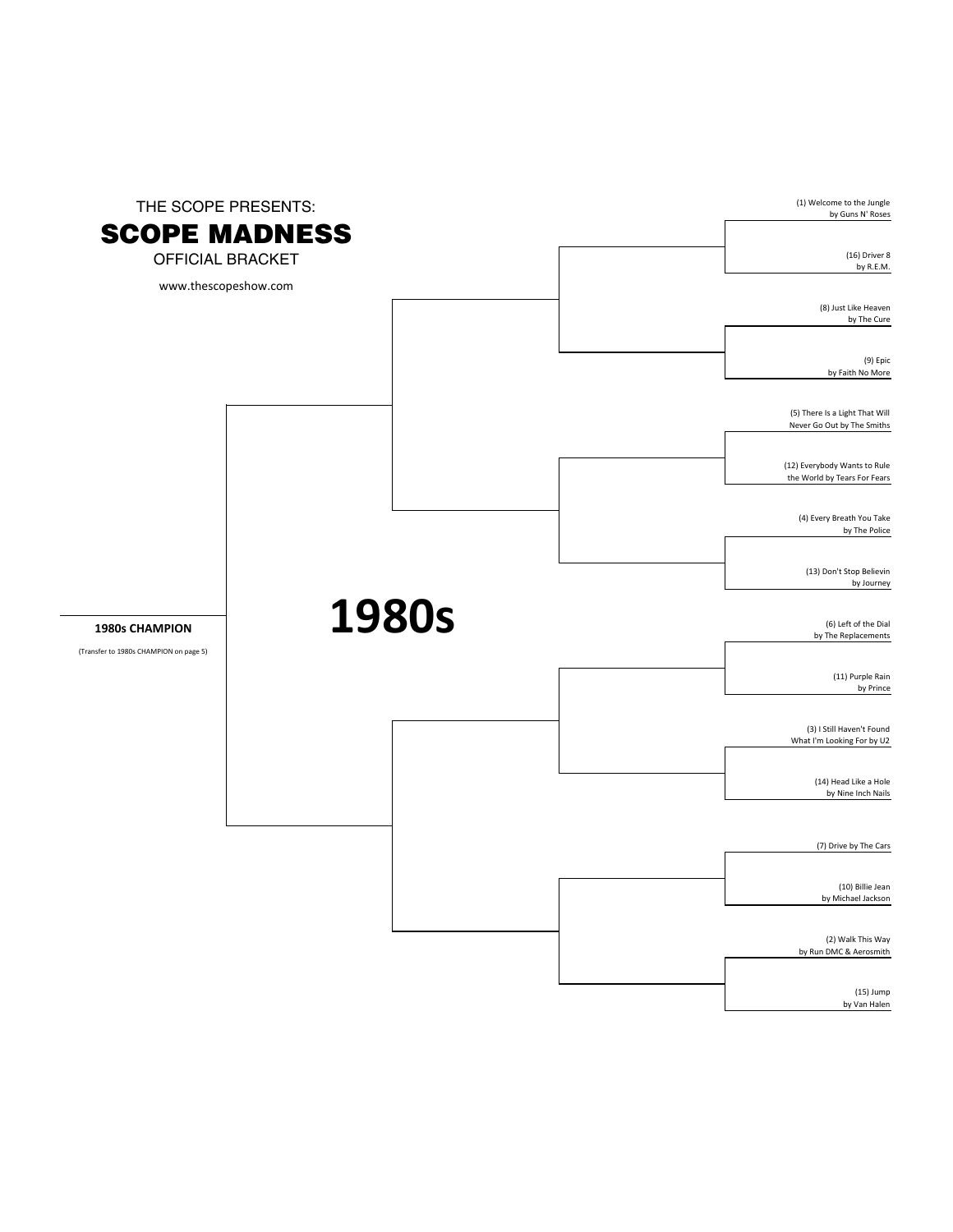